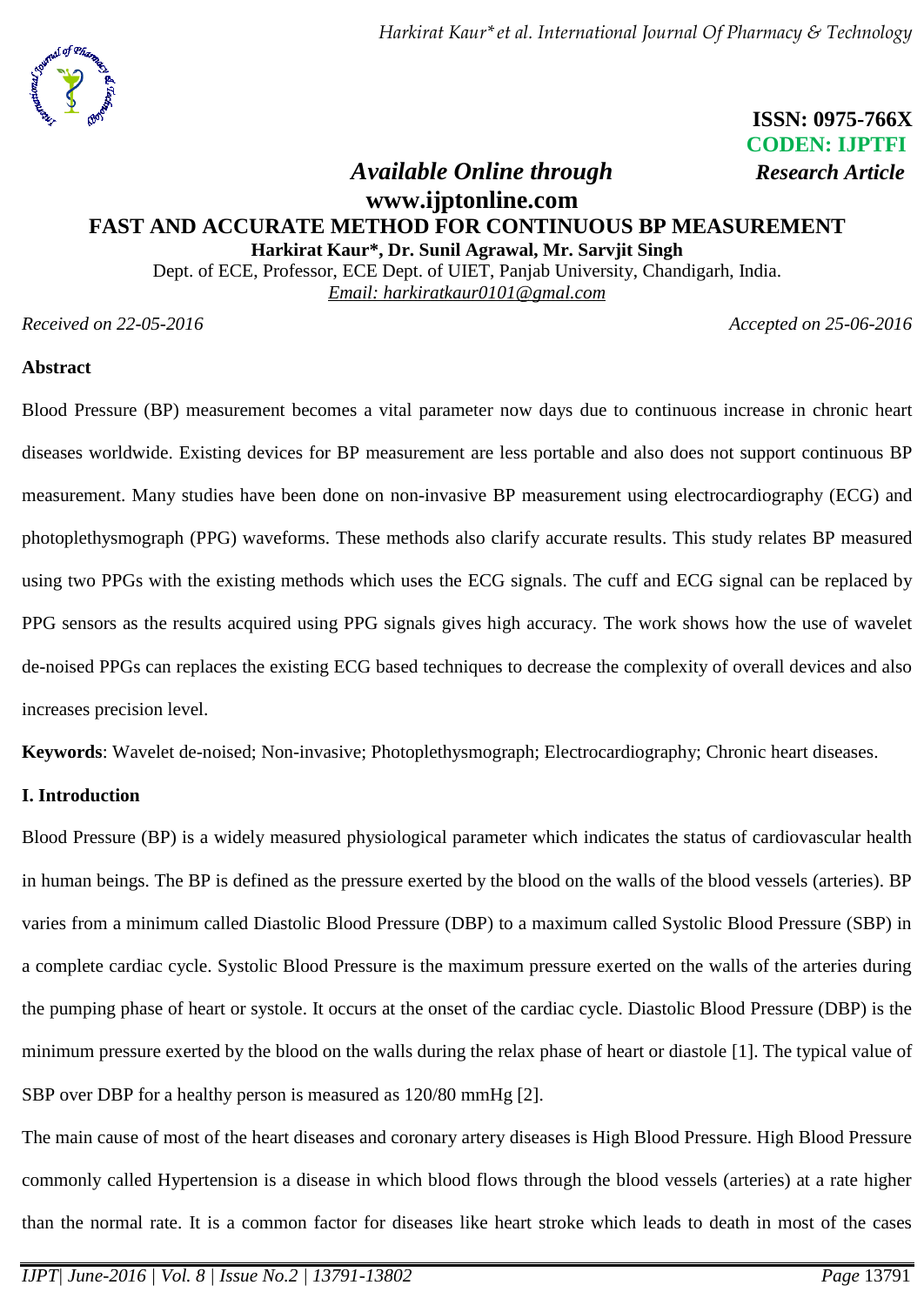worldwide, aneurysms of the arteries, peripheral arterial diseases and chronic kidney diseases [3]. In the meanwhile, Low BP, known as Hypotension, is also threatening as it shows few ailments like nerve or endocrine disorders, severe bleeding and dehydration [4]. Hence Blood Pressure measurement has become a vital parameter for the diagnosis of such diseases. Introduction of catheter into the blood vessel to measure the Blood Pressure is an accurate, continuous and invasive technique. But still it leads to many side effects including pain and contamination into the patient's blood vessel. Numerous non-invasive methods including Riva-Rocci's, oscillometric, ultrasound and tonometry method, etc. were developed for the measurement of BP solving the above problems [5]-[6], but still there is inconvenience in attaching the cuff to the patient's arm for indirect BP measurement and also the main limitation is in measuring BP continuously. Hence the most useful and convenient non-invasive parameter used recently is Pulse transient time (PTT).

PTT is defined as the time taken by the blood or pulse wave to travel between any two consecutive arterial sites with in the same cardiac cycle [7]. PTT is also obtained by using ECG and finger photoplethysmograph (PPG) by calculating the time lag between R peak of the ECG and the arrival of pulse wave in periphery (finger) [8]. This is a continuous and non-invasive method in which simultaneous recording of electrocardiogram (ECG) and photoplethysmograph (PPG) is required. Photoplethysmograph (PPG) sensors are optical sensors available for the measurement of blood volumetric changes occurs in various parts of the body. PPG signal comprises a huge knowledge of the cardiopulmonary system. Motion artifact is the major problem associated with this signal, which causes corruption in actual PPG signal. Wavelet transform is most widely used in signal processing applications. A wavelet de-noising method can be used for the removal of AWGN from the PPG signals [9].

Invasive methods were previously used for continuous measurement of BP which includes the insertion of catheter into the blood vessel [10]. These But due to a major disadvantage of pain and infection various non-invasive techniques have been developed. In 1876, oscillometric method was demonstrated which is based on recording of the oscillations present on the BP monitoring cuff [11]. The Korotkoff method [12] which used sphygmomanometer, mercury and a cuff is still broadly used today. But measurements from this method should be done under the supervision of a trained staff. Mercury sphygmomanometer is another device used for BP measurement and these devices are so accurate that these are extensively used nowadays [13]. Still use of cuff leads to discomfort for the patients and also it does not provide continuous readings of BP. Dependencies are present between blood pressure and pulse arrival time and pulse wave amplitude [14]. BP can be estimated using time interval between R-peak of ECG waveform and characteristic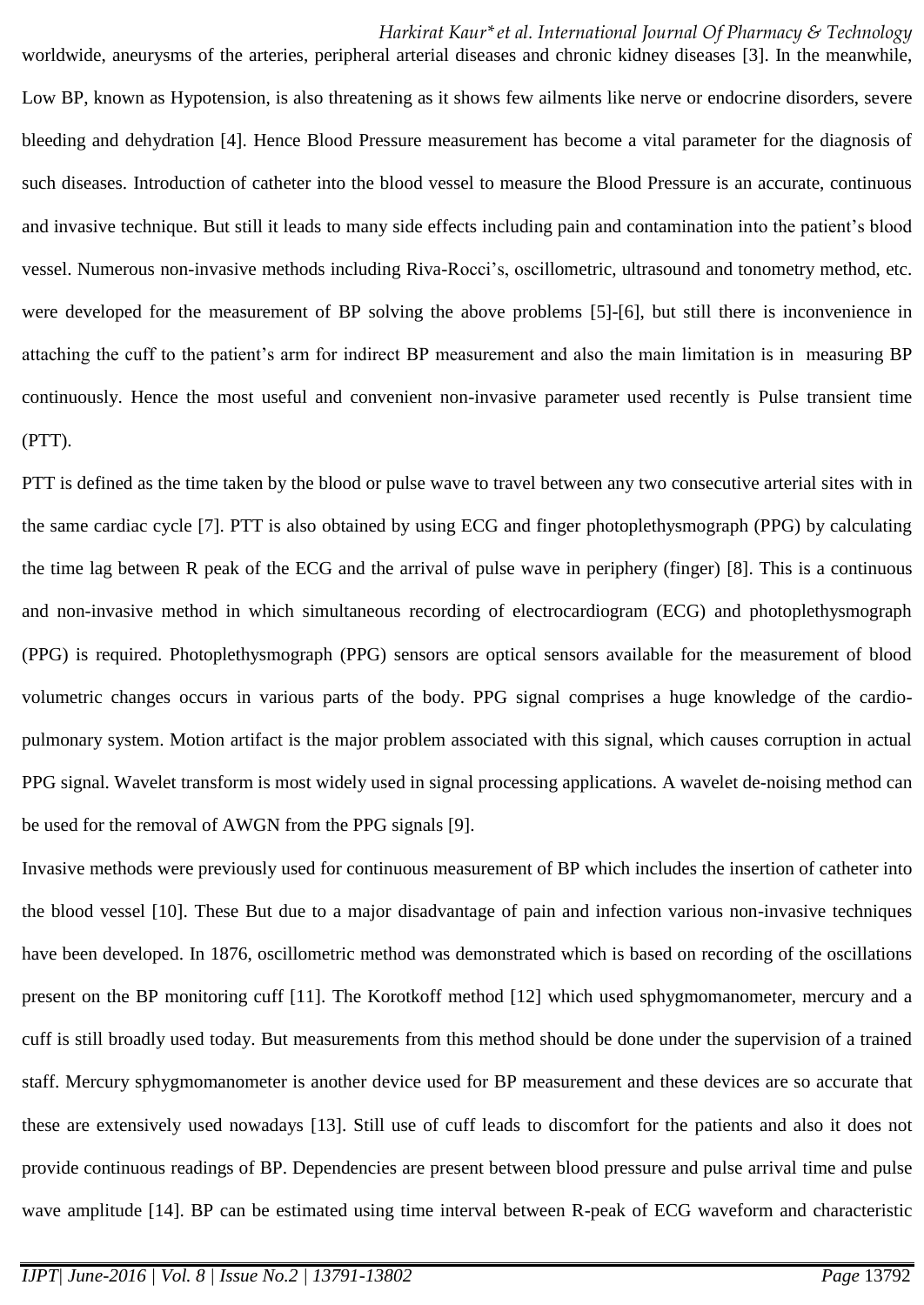point of the PPG signal [15]-[16]. The velocity of blood with which it flows between the arteries also called pulse wave velocity is directly proportional to the BP [17]. Pulse wave velocity can be measured by measuring PTT which is the time interval between any two different points of arteries with in the same cardiac cycle [18]. PPG signal contains rich source of information related to cardio-pulmonary system. Motion artifacts of PPG signal can be reduced using various wavelet de-noising techniques [19].

This paper is arranged in five sections. Section I starts with the introduction and a brief literature review. Section II starts with the basic terms related to BP followed by detection of P-base point and ends with the estimation equation for BP calculation. Section III frames the proposed methodology with algorithm implemented in the work. Section IV is results and discussion section followed by section V which concludes the accuracy of proposed method and discussed the points for future work.

#### **II. Calculation of pulse transit time (ptt) and blood pressure estimation**

Pulse transit time or PTT is the time required by the pulse wave to leave the heart and reach the PPG measurement site or from one PPG measurement site to another. Pulse transit time can be derived from ECG and PPG signal or it can be derived from two PPG signals. The principle of PTT is shown in Fig.1.



**Fig.1. Principle of pulse transit time measurement.**

P-base point also known as virtual base point (50% of maximum slope point) is the midpoint of absolute minimum point and the maximum slope point of the pulse during systolic rise [20] (see Fig.2).



**Fig.2. P-base point or virtual base point.**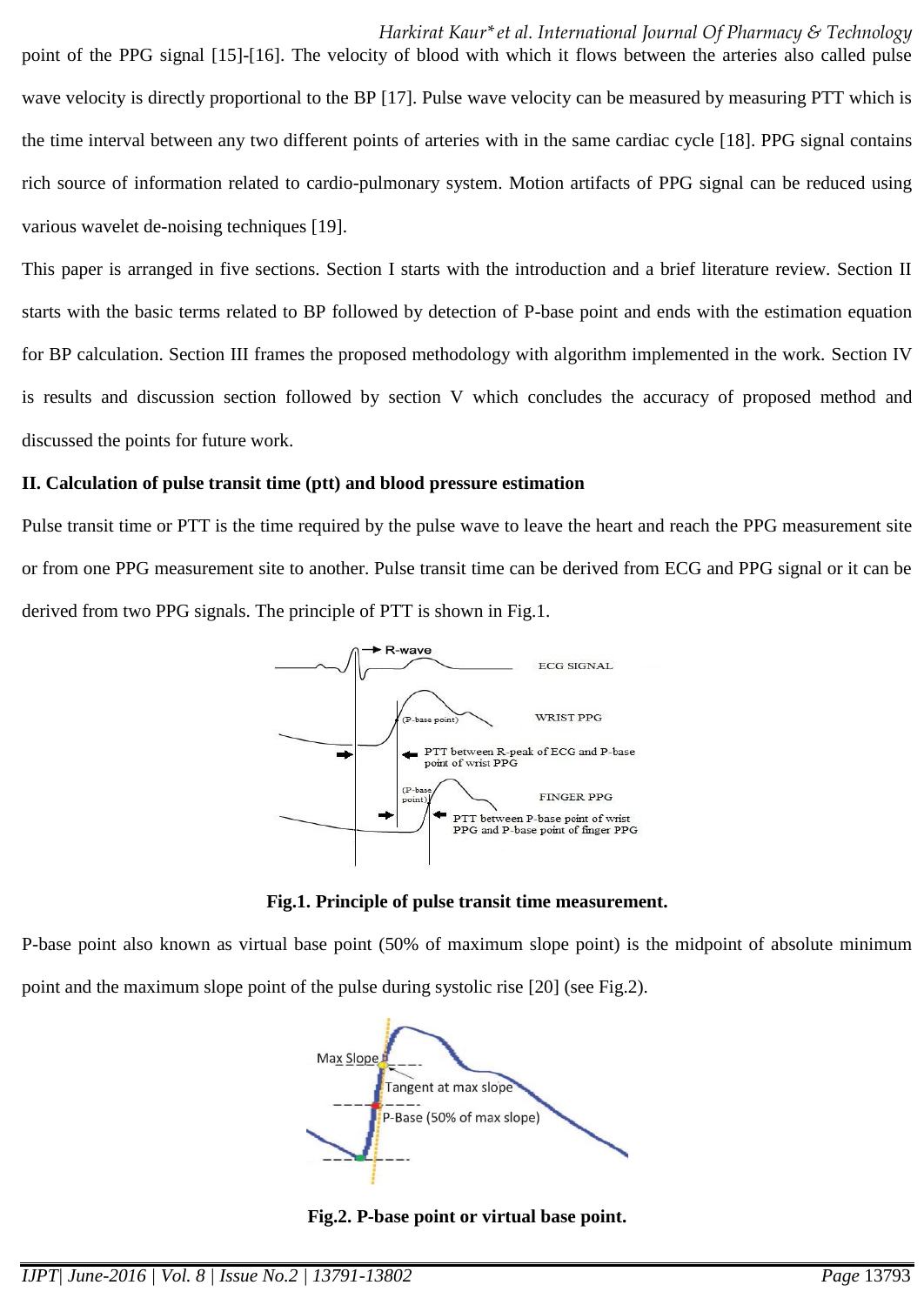The main advantage of using P-base point is that it provides a better noise and artifact robustness [21]. Wide range of noise source is present which interferes with the PPG signal. Among all the sources present, motion artifact caused due to continuous movement of patient whose PPG is measured is very difficult to remove. Various mother wavelets can be used for de-noising of PPG signal. Haar wavelet is used in our work to remove AWGN from the noisy PPG signal [9].

#### **A. PPG P-base point detection**

Block diagram of steps included in calculation of P-base point is shown in Fig.3. Noisy PPG signal is filtered using wavelet transform. Local minima principle is used simply to find the minimum points of pulse signal. The filtered PPG is differentiated and local maxima obtained from the differentiated signal gives the maximum slope points. Mid-point of maximum slope point and local minima point is the P-base point which is the characteristic point of PPG signal used for the measurement of pulse transit time.



**Fig.3. P-base point calculation.**

#### **B. Blood pressure estimation**

BP is having an inverse relationship with PTT, as BP decreases with the increase in PTT and vice-versa [a]. Heart rate (HR) is simply the number of R-peaks in 1 minute. Also BP has a direct relationship with HR. With heart rate (HR) and pulse transit time (PTT) as inputs, a linear regression equation can be derived as given below:

$$
BP = a*PTT + b*HR + c \tag{1}
$$

Non-linear curve fitting is done to calculate variables a, b and c using MATLAB to estimate the blood pressures of the collected data.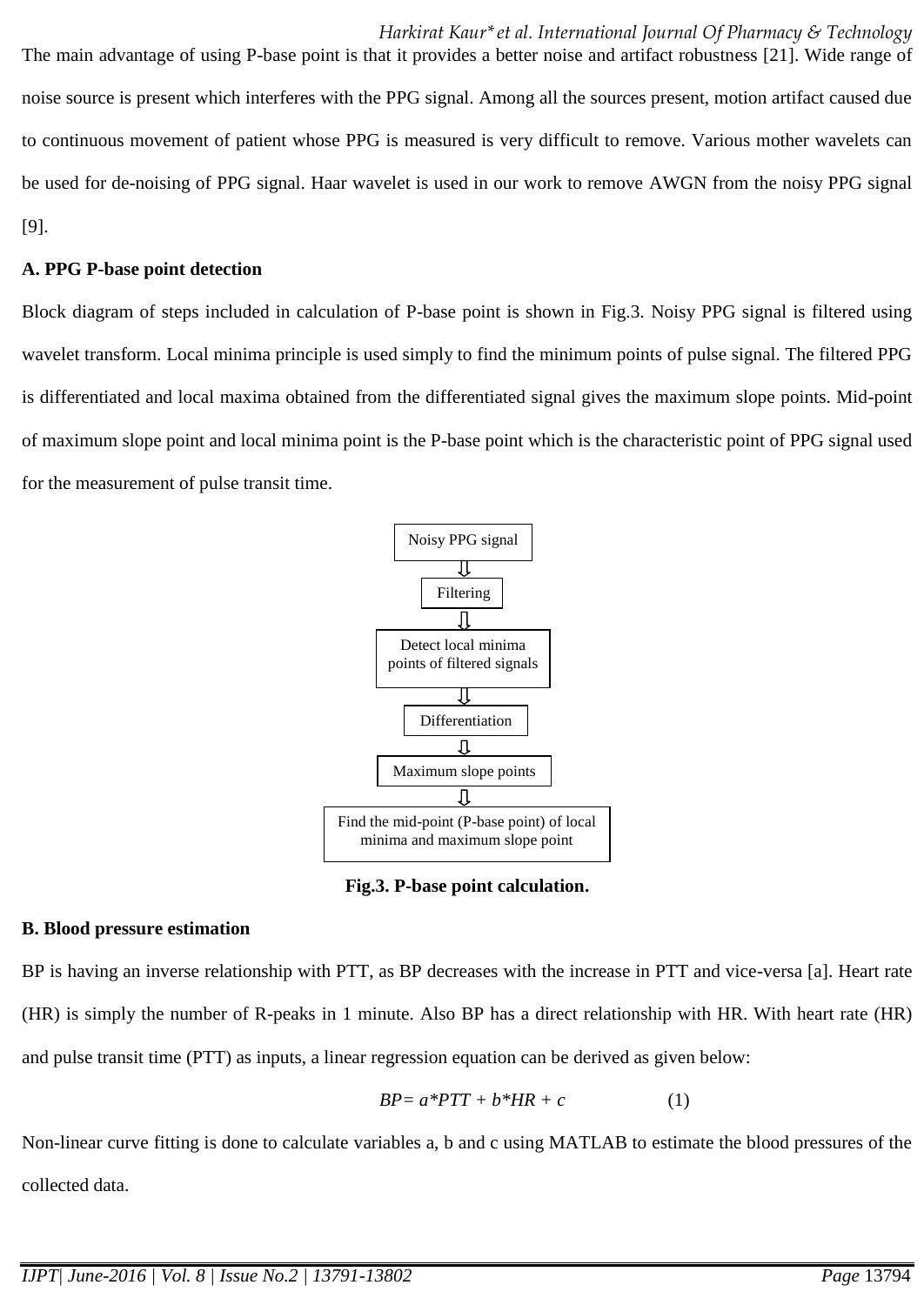#### **III. Proposed Methodology**

Pulse transit time is the time taken by the blood when it travels between the two successive blood arterial sites within the same cardiac cycle. Previously, many researchers estimated BP using continuous recording of ECG and PPG signals. Even though this method formulated accurate results in many studies, there are still some limitations using ECG signals. Recording of ECG uses a number of electrodes and components which ultimately leads to the increased complexity of the system. Also synchronization of ECG and PPG signal is required correctly [22].

The proposed technique implemented a comparative study of BP measurement using ECG and PPG signals and two PPG signals. The use of two PPG signals for BP measurement leads to the reduction in error as compared to the former methods.

This work includes the estimation of BP by calculating:

- PTT between R-peak of ECG and P-base point of PPG wrist.
- PTT between R-peak of ECG and P-base point of PPG finger.
- PTT between P-base point of wrist PPG and P-base point of finger PPG.

Algorithm for the calculation of pulse transit time measurement works as follows:

- Initially de-noise the noised PPG signals using wavelets (Haar wavelet used in this work).
- Detect the peaks of ECG signal and store them in an array.
- Store the respective P-base points of wrist and finger PPGs in different arrays.
- Find the difference between the various peak points and respective wrist P-base points which gives the pulse transit time and take the average of all the PTTs in one frame. This will give the pulse transit time of ECG and wrist PPG signal.
- Repeat the above steps for ECG and finger PPG and also for wrist and finger PPGs.

### **IV. Results and Discussion**

Non-linear  $2<sup>nd</sup>$  order curve fitting technique is applied using MATLAB [R2013a (8.1.0.604)] on the databases collected. Input variables used for the curve are HR and PTT to get the BP<sub>sys</sub> (systolic blood pressure) and BP<sub>dia</sub> (diastolic blood pressure).

The estimated BP is then compared with the BP measurement taken from the standard biomedical instrument OMRON M2. The databases used in this work are provided by Mr. Niranjan Kumar author of the paper "Cuffless BP Measurement using a Correlation Study of Pulse Transient Time and Heart Rate" [23]. The Data collection was done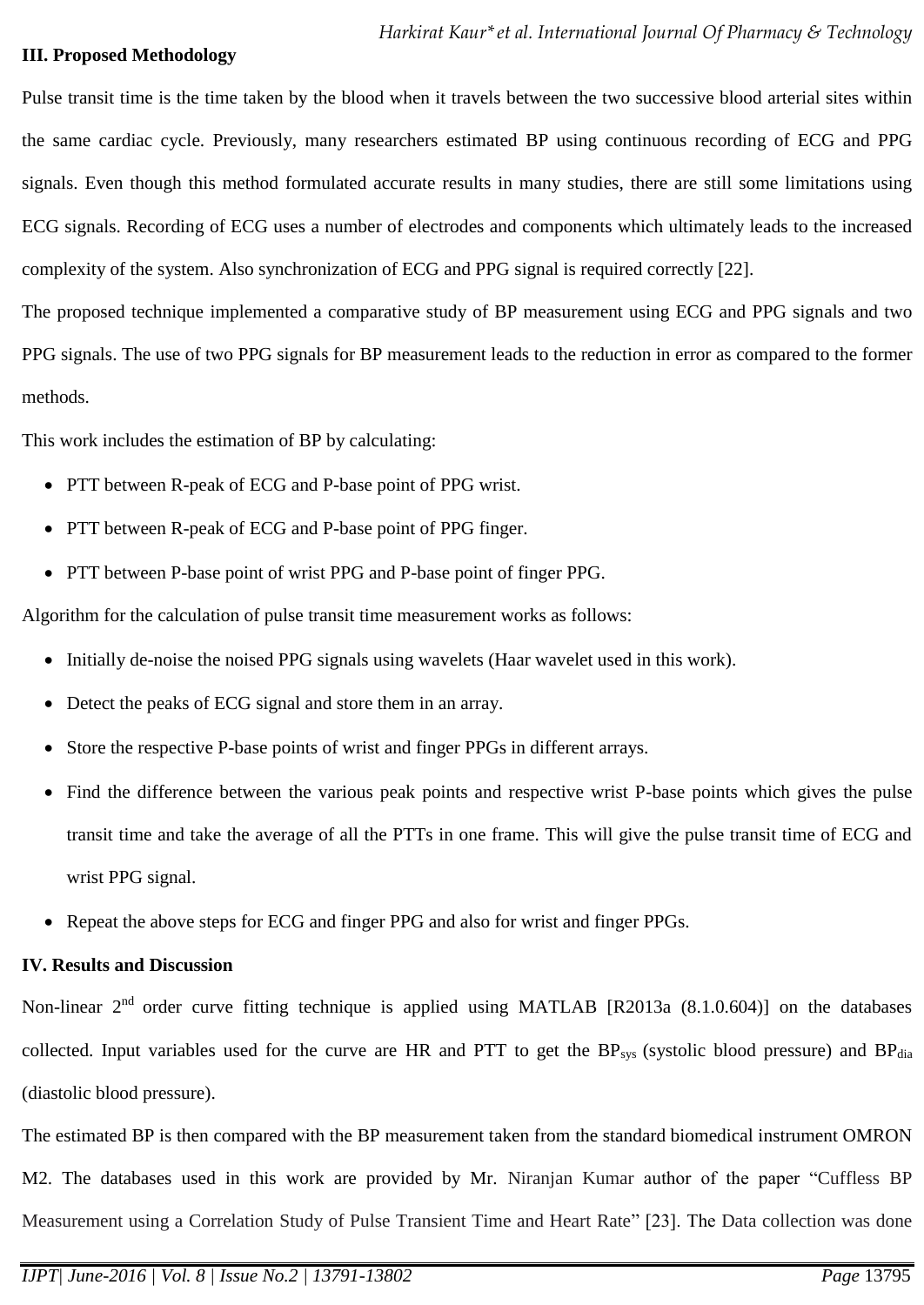on 8 Subjects in the age group of 18-23 years. Standard biomedical instrument OMRON M2 is used for BP measurement.

## **C. BP measurement using ECG and wrist PPG:**

The equation (1) formulated for BP with inputs HR and PTT using non-linear curve is given below:

*BPsys =929.5+(-9.456)\*HR+(-5381)\*PTT+0.03275\*HR<sup>2</sup> + 27.4 \*PTT\*HR+9917\*PTT<sup>2</sup>* (2)

*BPdia=348.6+(3.698)\*HR+(1411)\*PTT+0.01454\*HR<sup>2</sup>+7.182\* PTT\*HR+2702\*PTT<sup>2</sup>* (3)

## **Table I. Estimated BP using ECG and wrist PPG**

| <b>Subje</b>   | <b>SBP</b> | <b>DBP</b> | <b>PTT</b> | <b>Estimate</b> | <b>Estimate</b> |  |
|----------------|------------|------------|------------|-----------------|-----------------|--|
| ct             |            |            |            | d sbp           | d dbp           |  |
| S <sub>1</sub> | 145        | 90         | 0.2150     | 146.5273        | 90.3696         |  |
| S <sub>2</sub> | 145        | 87         | 0.1530     | 129.7170        | 84.7243         |  |
| S <sub>3</sub> | 120        | 81         | 0.1608     | 127.1926        | 84.3094         |  |
| S <sub>4</sub> | 149        | 84         | 0.1510     | 147.2939        | 84.4858         |  |
| S <sub>5</sub> | 121        | 80         | 0.1748     | 125.7872        | 83.6918         |  |
| S <sub>6</sub> | 149        | 83         | 0.1008     | 149.6120        | 83.4184         |  |
| S7             | 122        | 89         | 0.1720     | 130.6605        | 90.4262         |  |
| S <sub>8</sub> | 123        | 84         | 0.1501     | 127.4000        | 81.4350         |  |
| S <sub>9</sub> | 138        | 92         | 0.1890     | 127.1266        | 88.1965         |  |



Fig.4.1.  $2<sup>nd</sup>$  order non-linear SBP regression curve when

PTT is taken between ECG and wrist PPG





PTT is taken between ECG and wrist PPG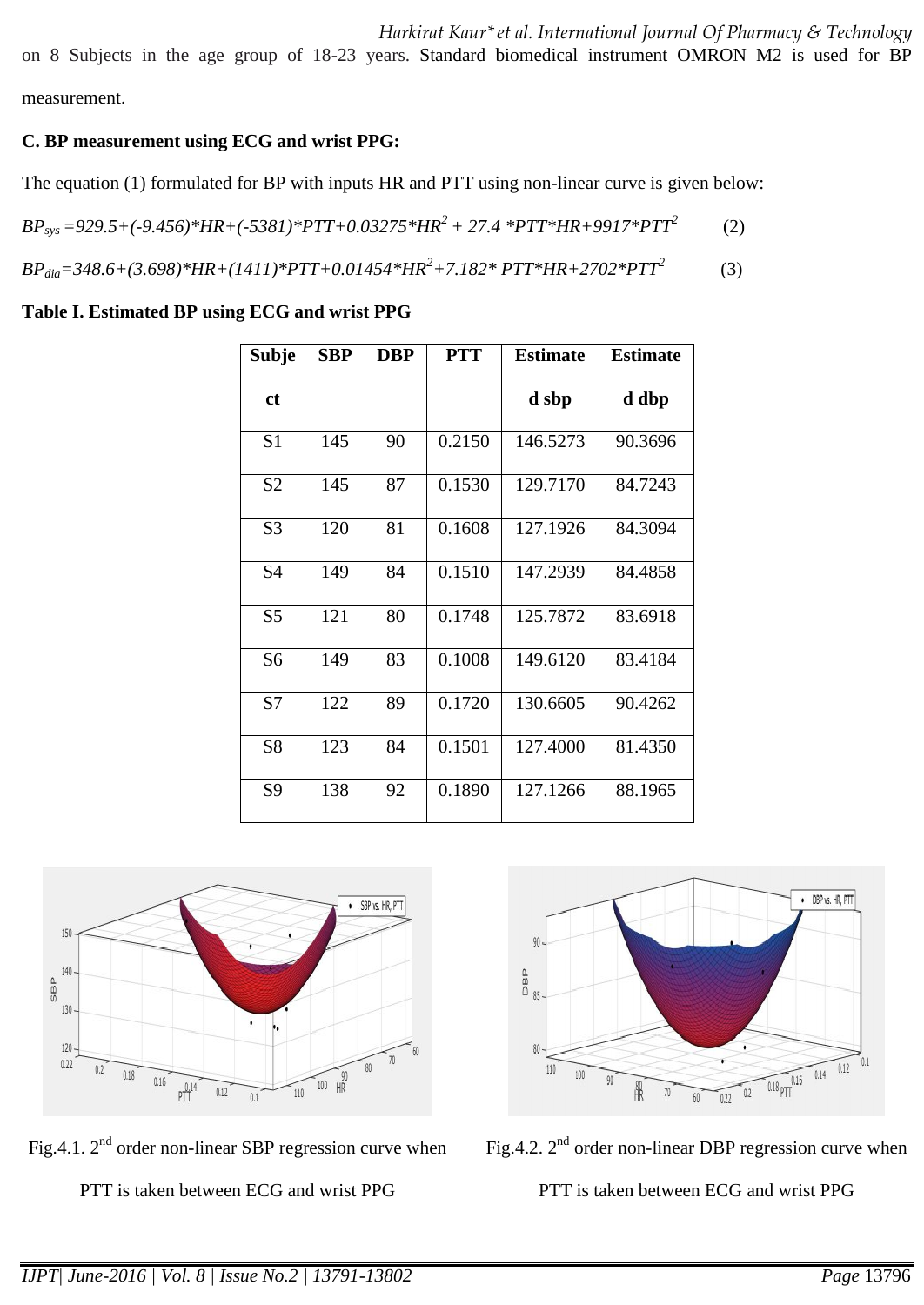Table I shows the estimated values of BP using equation (2) and (3). Estimated results are compared with the BP measurements taken using cuff based monitor which gives a maximum deviation of 10% shown in Table IV. Also the  $2<sup>nd</sup>$  order non-linear regression curves for SBP and DBP are shown in Fig. 4.1 and Fig. 4.2.

## *D. BP measurement using ECG and finger PPG:*

The equation (1) for BP estimation with inputs HR and finger PPG using non-linear curve fitting can be formulated as:

*BPsys=5119+(-55.46)\*HR+(-0.0002645)\*PTT+0.1518\* HR<sup>2</sup>+ 147.9\*PTT\*HR+0.0003491\*PTT<sup>2</sup>* (4)

*BPdia=3970+(-41.21)\*HR+(-0.0002051)\*PTT+0.1076\*HR<sup>2</sup>+ 109.2\*PTT\*HR+0.0002704\*PTT<sup>2</sup>* (5)

## **Table II. Estimated BP using ECG and finger PPG**

| <b>Subje</b>   | <b>SBP</b> | <b>DBP</b> | <b>PTT</b> | <b>Estimated</b> | <b>Estimate</b> |  |
|----------------|------------|------------|------------|------------------|-----------------|--|
| <sub>ct</sub>  |            |            |            | sbp              | d dbp           |  |
| S <sub>1</sub> | 145        | 90         | 0.2490     | 149.8271         | 91.3138         |  |
| S <sub>2</sub> | 145        | 87         | 0.2444     | 133.8255         | 83.8757         |  |
| S <sub>3</sub> | 120        | 81         | 0.2306     | 125.0881         | 82.6723         |  |
| S4             | 149        | 84         | 0.1846     | 146.8765         | 82.8159         |  |
| S <sub>5</sub> | 121        | 80         | 0.2340     | 128.0220         | 81.6870         |  |
| S <sub>6</sub> | 149        | 83         | 0.1734     | 151.5649         | 83.4939         |  |
| S7             | 122        | 89         | 0.2420     | 128.9572         | 90.4946         |  |
| S <sub>8</sub> | 123        | 84         | 0.2082     | 124.0356         | 83.9687         |  |
| S <sub>9</sub> | 138        | 92         | 0.2342     | 128.3873         | 89.7588         |  |



Fig.5.1.  $2^{nd}$  order non-linear SBP regression curve when

PTT is taken between ECG and finger PPG





PTT is taken between ECG and finger PPG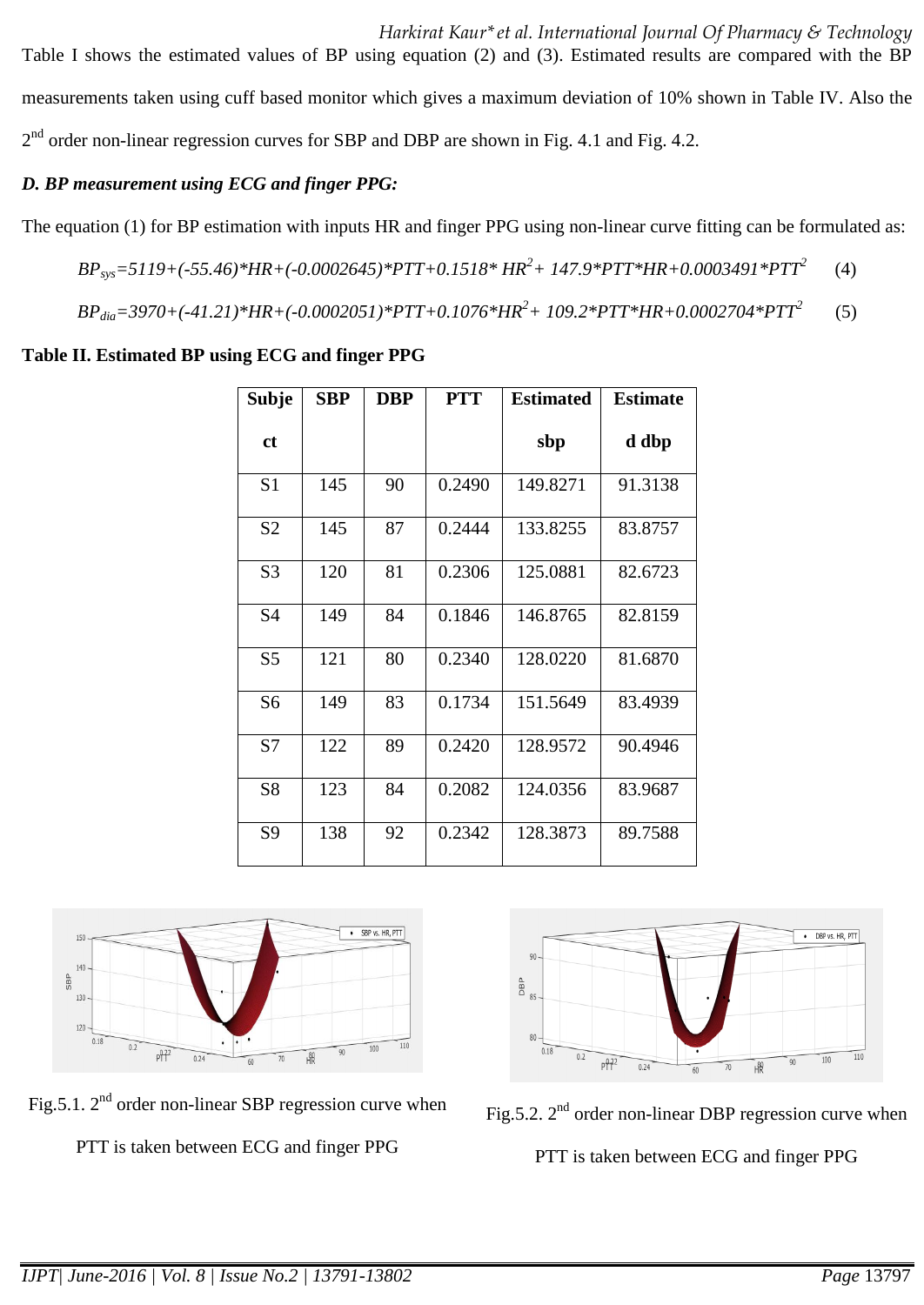*Harkirat Kaur\*et al. International Journal Of Pharmacy & Technology*  Table II shows the estimation of BP using equation (4) and (5). Estimated results are compared with the BP measurements taken using cuff which gives a maximum deviation of 7% shown in Table IV. The 2<sup>nd</sup> order non-linear regression curves for SBP and DBP are shown in Fig. 5.1 and 5.2.

### **E. BP measurement using PPG wrist and PPG finger:**

Using wrist PPG and finger PPG for BP estimation the equation (1) can be formulated again in the similar manner by using non-linear curve fitting. Formulated equations for SBP and DBP are shown below:

*BPsys=400.7+(-3.084)\*HR+(-5203)\*PTT+0.01413\*HR<sup>2</sup>+ 15.37\*PTT\*HR+0.0003194\*PTT<sup>2</sup>* (6)

$$
BP_{dia} = 222.7 + (-2.119)*HR + (-1445)*PTT + 0.009643*HR^2 + 4.856*PTT*HR + 7946*PTT^2
$$
 (7)

**Table III. Estimated BP using ECG and finger PPG**

| <b>Subject</b> | <b>SBP</b> | <b>DBP</b> | <b>PTT</b> | <b>Estimated sbp</b> | <b>Estimated dbp</b> |
|----------------|------------|------------|------------|----------------------|----------------------|
| S <sub>1</sub> | 145        | 90         | 0.0346     | 147.4267             | 90.6480              |
| S <sub>2</sub> | 145        | 87         | 0.0914     | 143.9787             | 86.6815              |
| S <sub>3</sub> | 120        | 81         | 0.0698     | 121.5795             | 82.7790              |
| S <sub>4</sub> | 149        | 84         | 0.0336     | 148.5407             | 84.1486              |
| S <sub>5</sub> | 121        | 80         | 0.0592     | 121.2104             | 82.6901              |
| S <sub>6</sub> | 149        | 83         | 0.0726     | 149.3367             | 83.1966              |
| S7             | 122        | 89         | 0.0700     | 123.3780             | 88.4554              |
| S <sub>8</sub> | 123        | 84         | 0.0576     | 121.4654             | 80.7086              |
| S <sub>9</sub> | 138        | 92         | 0.0458     | 134.9542             | 91.3025              |



Fig.6.1.  $2<sup>nd</sup>$  order non-linear SBP regression curve when PTT is taken between PPG wrist and finger PPG



Fig.6.2.  $2<sup>nd</sup>$  order non-linear DBP regression curve when

PTT is taken between wrist PPG and finger PPG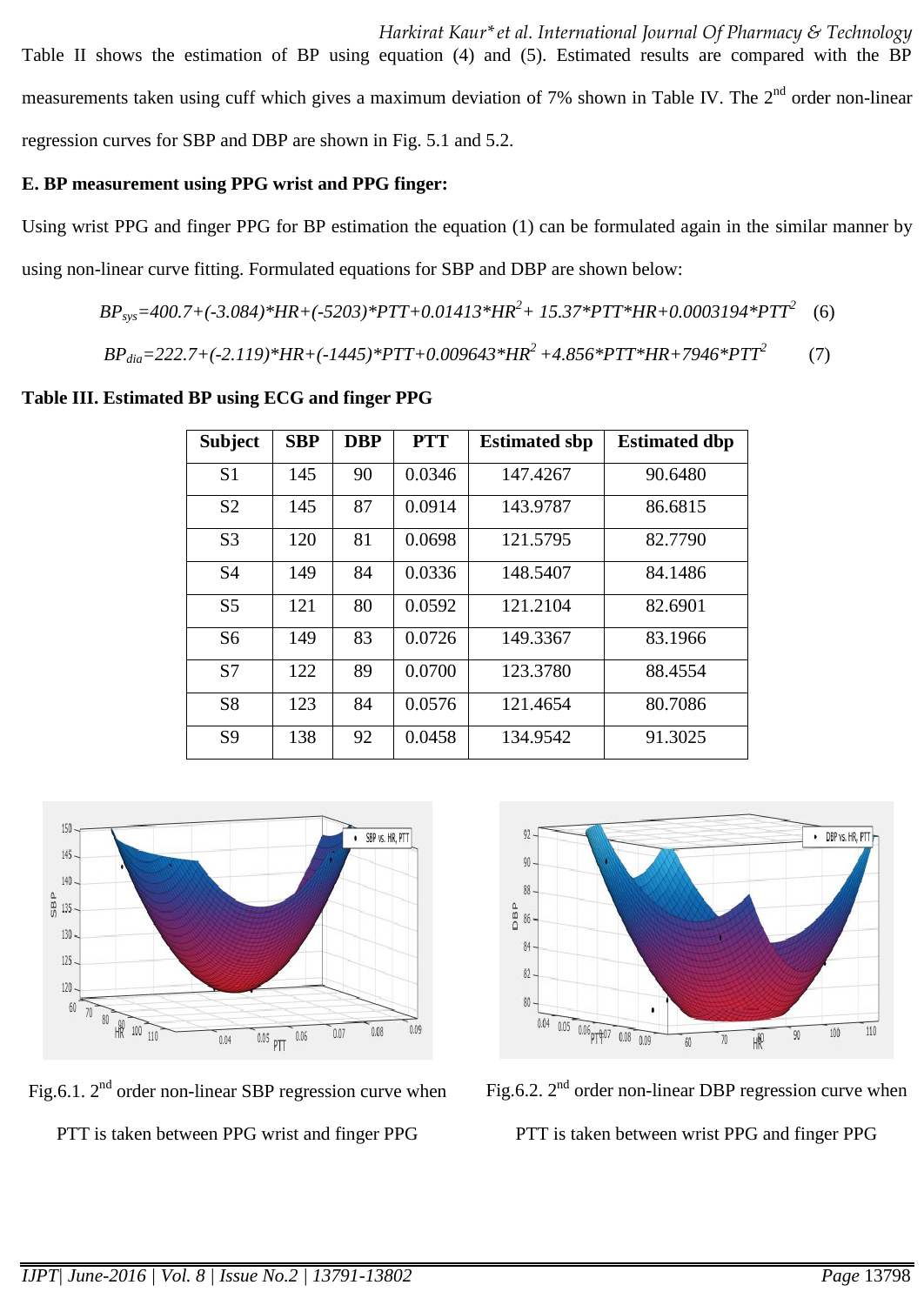*Harkirat Kaur\*et al. International Journal Of Pharmacy & Technology*  Estimated SBP and DBP calculated using equation (6) and (7) are shown in Table III. Maximum error deviation in this method is decreased to 3% when compared to the BP measurements taken from the standard biomedical device. 2<sup>nd</sup> order fitting curves are shown in Fig. 6.1 and 6.2

|                | <b>BP</b> measurements<br>taken from<br>standard device |            | <b>PTT</b> between ECG<br>and wrist PPG is<br>taken |                   | <b>PTT</b> between ECG<br>and finger PPG is<br>taken |                   | <b>PTT</b> between wrist<br><b>PPG</b> and finger<br><b>PPG</b> is taken |                   |
|----------------|---------------------------------------------------------|------------|-----------------------------------------------------|-------------------|------------------------------------------------------|-------------------|--------------------------------------------------------------------------|-------------------|
| <b>Subject</b> | <b>SBP</b>                                              | <b>DBP</b> | Error %<br>in SBP                                   | Error %<br>in DBP | Error %<br>in SBP                                    | Error %<br>in DBP | Error %<br>in SBP                                                        | Error %<br>in DBP |
| S <sub>1</sub> | 145                                                     | 90         | $-1.0530$                                           | $-0.4107$         | $-3.3290$                                            | $-1.4598$         | $-1.6736$                                                                | $-0.7200$         |
| S <sub>2</sub> | 145                                                     | 87         | 10.5400                                             | 2.6157            | 7.7066                                               | 3.5911            | 0.7043                                                                   | 0.3661            |
| S <sub>3</sub> | 120                                                     | 81         | $-5.9938$                                           | $-4.0857$         | $-4.2401$                                            | $-2.0646$         | $-1.3162$                                                                | $-2.1963$         |
| <b>S4</b>      | 149                                                     | 84         | 1.1450                                              | 0.6121            | 1.4252                                               | 1.4096            | 0.3083                                                                   | $-0.1769$         |
| S <sub>5</sub> | 121                                                     | 80         | $-3.9564$                                           | $-4.6148$         | $-5.8033$                                            | $-2.1087$         | $-0.1739$                                                                | $-3.3626$         |
| S <sub>6</sub> | 149                                                     | 83         | $-0.4107$                                           | $-0.5041$         | $-1.7214$                                            | $-0.5951$         | $-0.2260$                                                                | $-0.2369$         |
| S7             | 122                                                     | 89         | $-7.0988$                                           | $-1.6025$         | $-5.7026$                                            | $-1.6793$         | $-1.1295$                                                                | 0.6119            |
| S <sub>8</sub> | 123                                                     | 84         | $-3.5772$                                           | 3.0536            | $-0.8420$                                            | 0.0373            | 1.2476                                                                   | 3.9183            |
| S <sub>9</sub> | 138                                                     | 92         | 7.8793                                              | 4.1342            | 6.9657                                               | 2.4361            | 2.2071                                                                   | 0.7582            |

**Table IV Comparison among errors from the three techniques**

Table IV shows change in percentage of error in SBP and DBP. The error % reduced from 10% to 3% as we moved from first technique to third.

### I. Conclusions and future work

The current study investigated blood pressure (BP) using signals taken from three different positions of body, heart wrist and finger. Results (Table 1, 2 and 3) show an inverse relationship of BP with pulse transit time (PTT) and a direct relation of BP with heart rate (HR). A  $2^{nd}$  order curve fitting helps to estimate the regression equation to a higher precision level. It was observed that when BP was calculated between electrocardiogram (ECG) and Finger photoplethysmograph (PPG) the errors were reduced. Further errors were reduced to a high extent when two PPGs are taken from different arterial sites of body.

The results obtained are quite accurate and do not include typical sphygmomanometer which gives the readings of BP at particular instant of time. This method gives a continuous reading of BP, and also the use of two PPGs does not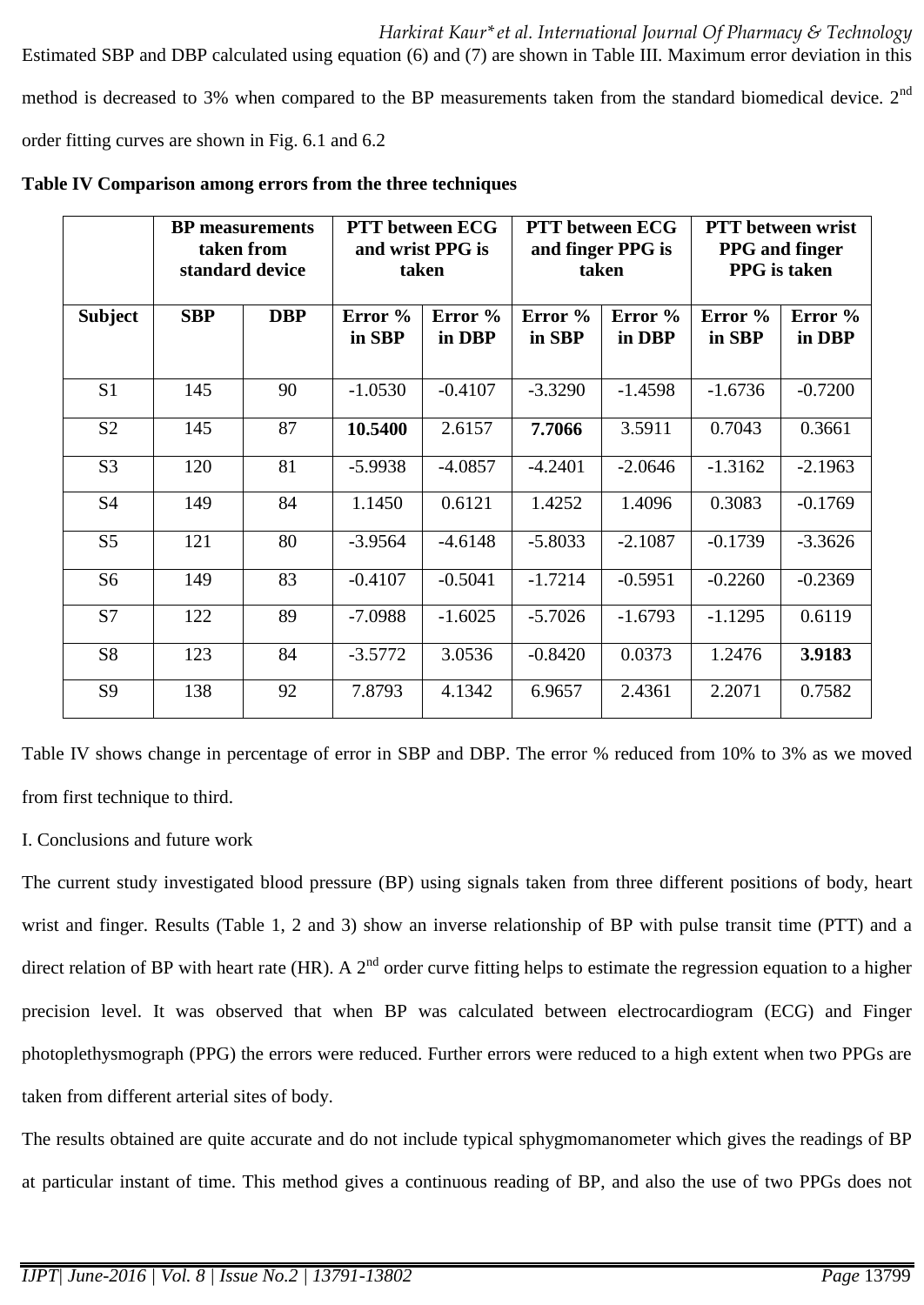require ECG sensors on the body. This method shows how the use of two PPGs is more reliable than the cuff based BP measurement method and also gives the most accurate results than other non-invasive techniques used in this study. Being in the early stage of research, the study has been done on small sample of data and  $2<sup>nd</sup>$  order fitting technique is used to get the estimated equations. Same methods can be used on a large number of samples which include all the variations of BP to increase the precision level. Also another technique can be implied to estimate the BP equations. Different other inputs can be taken like age and model can be implemented using neural networks.

#### **References**

- 1. G. Bojanov, Handbook of Cardiac Anatomy, Physiology, and Devices, P. A. Iaizzo Ed. Totowa, NJ: Humana Press, 2005.
- 2. "Diseases and conditions index-hypotension" in National Heart Lung and Blood Institute, 2008.
- 3. B.Norrving, "Oxford Textbook of Stroke and Cerebrovascular Diseases", Oxford University Press, p.257, 2014.
- 4. Marshall Cavendish Corporation "Diseases and Disorders", Volume 1, Marshall Cavendish, p.175, 2007.
- 5. K. G. Ng and C. F. Small, "Survey of automated non-invasive blood pressure monitors", J. Clin. Eng., Vol. 19, pp.452-487, 1994.
- 6. R. P. Kelly, C. S. Hayward, A. P. Avolio, M. F. O'Rourke, "Non-invasive determination of age-related changes in the human arterial pulse", Circulation, Vol. 80, pp.1652-1659, 1989.
- 7. H. K. Lam, Steve H. Ling, Hung T. Nguyen, "Computational Intelligence and Its Applications: Evolutionary Computation, Fuzzy Logic, Neural Network and Support Vector Machine Techniques", World Scientific, 2012, p.223.
- 8. MW Claridge, GR Bate, JA Dineley, PR Hoskins, T Marshall, DJ Adam, AW Bradbury and AB Wilmink, "A reproducibility Study of a TDI based method to calculate indices of arterial stiffness", Ultrasound in Medicine and Biology: 34(2): 2008, pp 215-220.
- 9. Soo-young Ye, Gi-Ryon Kim, Dong-Keun Jung, Seong-wan Baik, and Gye-rok Jeon, "Estimation of Systolic and Diastolic Pressure using the Pulse Transit Time", International Journal of Medical, Health, Biomedical, Bioengineering and Pharmaceutical Engineering, Vol:4, No:7, 2010, pp 303-308.
- 10. M.F-Stromborg and S.J. Olsen, "Instruments for Clinical Health-care Research", Jones & Bartlett Learning, 2004, p.504.
- 11. L.Simmers, "Introduction to Health Science Technology", Second Edition, Cengage Learning, p.429.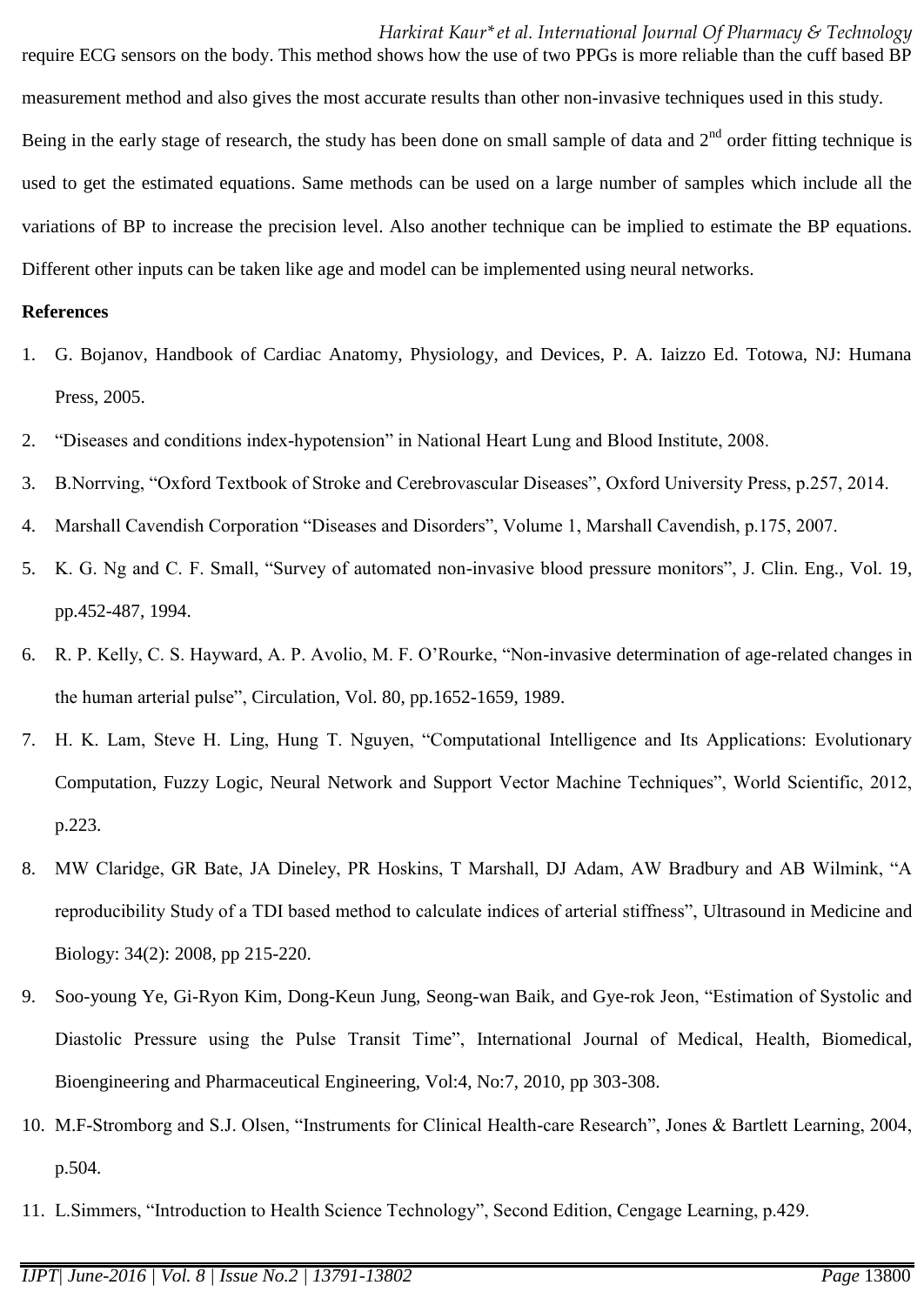- 13. G.Baura, "Medical Device Technologies: A Systems Based Overview Using Engineering Standards", Academic Press series in biomedical engineering, Academic Press, 2011, p. 151.
- 14. D. Spulak, R. Cmejla, V. Fabian, "Experiments with Blood Pressure Monitoring using ECG and PPG".
- 15. E.K. Park, S.M. Lee, Y.H. Han, "A study on estimation of systolic blood pressure using PTT", J. Biomed. Eng. Res., Vol. 25, No. 6, pp. 605-609, 2004.
- 16. J. Lass, K. Meigas, D. Karai, "Continuous blood pressure monitoring during exercise using pulse wave transit time measurement", Proceedings of the 26th Annual International Conference of the IEEE EMBS, pp. 2239-2242, 2004.
- 17. Soo-young Ye, Gi-Ryon Kim, Dong-Keun Jung, Seong-wan Baik, and Gye-rok Jeon, "Estimation of Systolic and Diastolic Pressure using the Pulse Transit Time", World Academy of Science, Engineering and Technology 43 2010.
- 18. MW Claridge, GR Bate, JA Dineley, PR Hoskins, T Marshall, DJ Adam, AW Bradbury and AB Wilmink, "A reproducibility Study of a TDI based method to calculate indices of arterial stiffness", Ultrasound in Medicine and Biology: 34(2): 2008, pp 215-220.
- 19. Greeshma Joseph, Almaria Joseph, Geevarghese Titus, Rintu Mariya Thomas, Dency Jose, "Photoplethysmogram (PPG) Signal Analysis And Wavelet De-Noising ", International Conference on Magnetics, Machines & Drives, IEEE, 2014.
- 20. Gesche, Heiko, Detlef Grosskurth, Gert KUchler, and Andreas Patzak, "Continuous blood pressure measurement by using the pulse transit time: comparison to a cuff-based method", European journal of applied physiology 112, no. 1 (2012): 309-315.
- 21. Hey, Stefan, Adnene Gharbi, Birte von Haaren, Katrin Walter, N. Konig, and S. Loffler, "Continuous Noninvasive Pulse Transit Time Measurement for Psycho-physiological Stress Monitoring", In eHealth, Telemedicine, and Social Medicine, 2009. eTELEMED'09. IEEE, International Conference on, pp. 113-116, 2009.
- 22. P. Fung, G. Dumont, C. Ries, C. Mott, M. Ansermino, "Continuous Non-invasive Blood Pressure Measurement by Pulse Transit Time", Proceedings of the 26<sup>th</sup> Annual International Conference of the IEEE EMBS San Francisco, CA, USA, 2004.